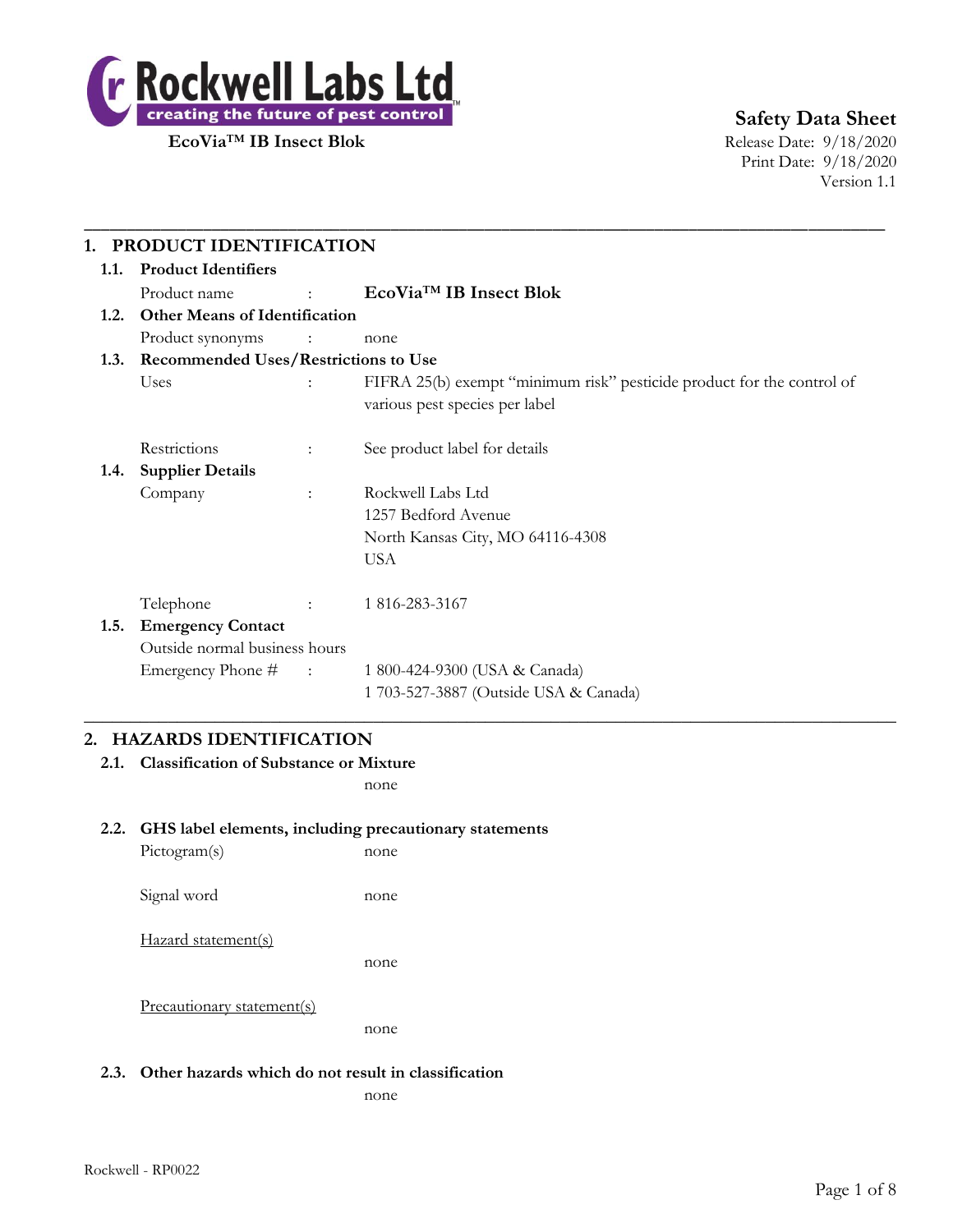

**Safety Data Sheet**

Print Date: 9/18/2020 Version 1.1

## **3. COMPOSITION/INFORMATION ON INGREDIENTS**

### **3.1. Substances**

Not applicable

### **3.2. Mixtures**

Hazardous component(s) or components of note:

| $\sim$<br>.hemical<br>Tdentity | $\Omega$<br>ontains<br>W/W | NO.    | $\cdot$<br>$\sim$<br>lassification<br>lazarc |
|--------------------------------|----------------------------|--------|----------------------------------------------|
| none                           | ------                     | ------ | ------                                       |
|                                |                            |        |                                              |

**\_\_\_\_\_\_\_\_\_\_\_\_\_\_\_\_\_\_\_\_\_\_\_\_\_\_\_\_\_\_\_\_\_\_\_\_\_\_\_\_\_\_\_\_\_\_\_\_\_\_\_\_\_\_\_\_\_\_\_\_\_\_\_\_\_\_\_\_\_\_\_\_\_\_**

### **4. FIRST AID MEASURES**

### **4.1. Description of first aid measures**

### **General advice**

Consult a physician or poison control center. Provide this safety data sheet to medical personnel. Move out of hazardous areas.

### **If inhaled**

Move person to fresh air. If person is not breathing, call 911 or an ambulance, then give artificial respiration, preferably mouth to mouth if possible. Call a poison control center or doctor for further treatment advice.

### **In case of skin contact**

Take off contaminated clothing. Rinse skin immediately with plenty of water for 15-20 minutes. Call a poison control center or doctor for treatment advice.

### **In case of eye contact**

Hold eye open and rinse slowly and gently with water for 15-20 minutes. Remove contact lenses, if present, after the first five minutes, then continue rinsing eye. Call a poison control center or doctor for treatment advice.

### **If swallowed**

Call a poison control center or doctor for treatment advice. Have person sip a glass of water if able to swallow. Do not induce vomiting unless told to do so by a poison control center or doctor. Do not give anything by mouth to an unconscious person.

- **4.2. Most important symptoms and effects, both acute and delayed** No data available
- **4.3. Indication of any immediate medical attention and special treatment needed, if necessary** None known

### **5. FIRE FIGHTING MEASURES**

### **5.1. Extinguishing media**

Suitable extinguishing media: use water spray, alcohol-resistant foam, dry chemical or carbon dioxide.

 $\_$  , and the set of the set of the set of the set of the set of the set of the set of the set of the set of the set of the set of the set of the set of the set of the set of the set of the set of the set of the set of th

- **5.2. Specific hazards arising from the chemical** Oxides of carbon, nitrogen, and sulfur.
- **5.3. Special protective equipment and precautions for fire fighters** Wear self contained breathing apparatus for firefighting..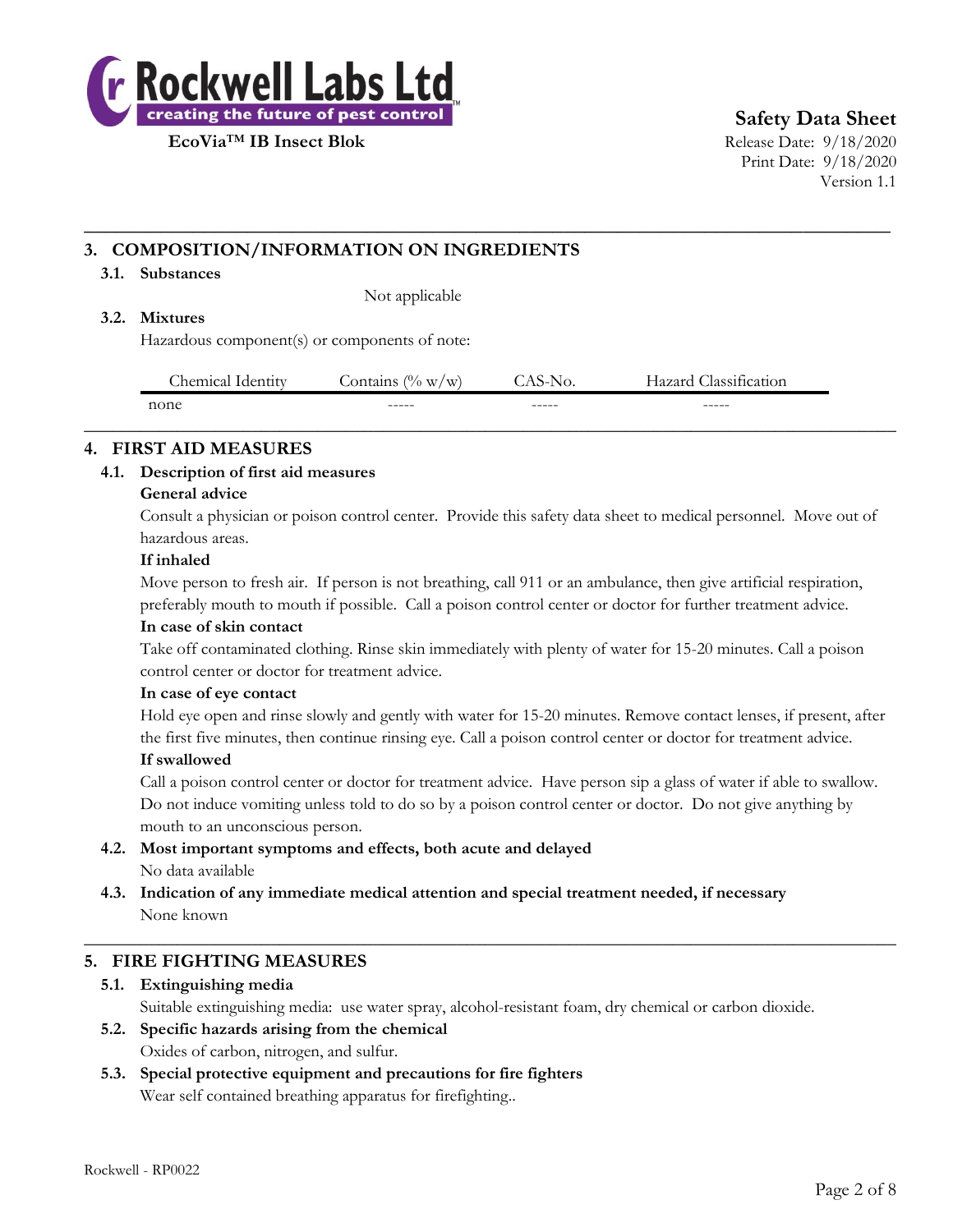

**Safety Data Sheet**

Print Date: 9/18/2020 Version 1.1

Additional information: none.

**5.4. Further information** No data available

## **6. ACCIDENTAL RELEASE MEASURES**

### **6.1. Personal precautions, protective equipment and emergency procedures**

Avoid contact with spilled product and contaminated surfaces. Evacuate personnel to safe areas during emergencies. For safe handling instructions see section 7. For proper PPE see section 8.

 $\_$  , and the set of the set of the set of the set of the set of the set of the set of the set of the set of the set of the set of the set of the set of the set of the set of the set of the set of the set of the set of th

## **6.2. Environmental precautions**

Prevent further leakage or spillage if safe to do so.

### **6.3. Methods and materials for containment and cleaning up**

Collect any spilled material and dispose of according to instructions in section 13. Wash contaminated surfaces with soap and water.

 $\_$  , and the set of the set of the set of the set of the set of the set of the set of the set of the set of the set of the set of the set of the set of the set of the set of the set of the set of the set of the set of th

# **7. HANDLING AND STORAGE**

### **7.1. Precautions for safe handling**

Handle in accordance with good industrial hygiene practices. Wash hands before eating, drinking, chewing gum, using tobacco or using the toilet. For additional precautions see section 2.2

### **7.2. Conditions for safe storage, including any incompatibilities**

Store tightly sealed in original container in dry cool place. Do not store where children or animals may gain access.

 $\_$  , and the set of the set of the set of the set of the set of the set of the set of the set of the set of the set of the set of the set of the set of the set of the set of the set of the set of the set of the set of th

## **8. EXPOSURE CONTROLS/PERSONAL PROTECTION**

### **8.1. Control parameters**

Components with workplace parameters

| Component           | AS-No.               | Value      | control                | Basis                       |
|---------------------|----------------------|------------|------------------------|-----------------------------|
|                     |                      |            | parameters             |                             |
| Oils,<br>lemongrass | 8007<br>$7 - 02 - 1$ | <b>TWA</b> | $10 \text{ mg}$<br>′m∃ | NIOSH <sup>-</sup><br>' REL |

### **8.2. Appropriate engineering controls**

Ensure relevant engineering controls are employed to prevent exceeding threshold values for the listed control parameters in section 8.1.

### **8.3. Individual protection measures, such as personal protective equipment**

In normal use and handling conditions refer to the product label for required PPE. In all other cases the following recommendations would apply.

### **Eye/face protection**

Safety glasses or other similar eye protection conforming to ANSI Z87.1 standards recommended when handling product.

### **Skin protection**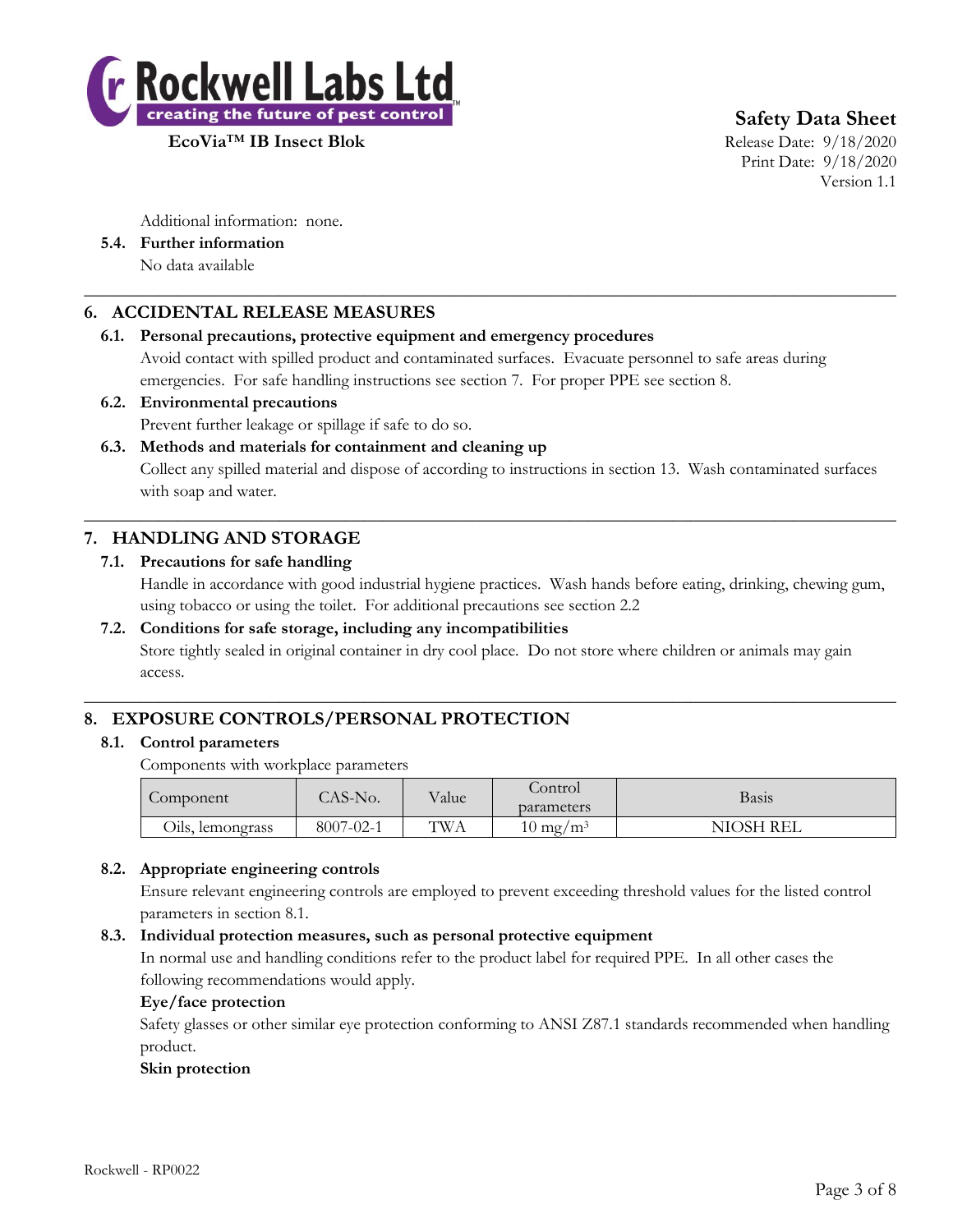

# **Safety Data Sheet**

Print Date: 9/18/2020 Version 1.1

Chemical resistant nitrile rubber or similarly compatible gloves recommended when handling product. Dispose of contaminated gloves after use in accordance with applicable local and state regulations. Wash exposed skin with soap and water immediately. Wash all contaminated clothing prior to reuse.

 $\_$  , and the set of the set of the set of the set of the set of the set of the set of the set of the set of the set of the set of the set of the set of the set of the set of the set of the set of the set of the set of th

**Respiratory protection**

Not required under normal use conditions.

**Thermal hazards**

None known

# **9. PHYSICAL AND CHEMICAL PROPERTIES**

## **9.1. Information on basic physical and chemical properties**

| Appearance;                                      | Tan solid                  |
|--------------------------------------------------|----------------------------|
| Odor;                                            | Lemon citrus               |
| Odor threshold;                                  | No data available          |
| pН;                                              | No data available          |
| Melting point/freezing point;                    | No data available          |
| Initial boiling point and boiling<br>range;      | No data available          |
| Flash point;                                     | No data available          |
| Evaporation rate;                                | No data available          |
| Flammability (solid, gas);                       | No data available          |
| Upper/lower flammability or<br>explosive limits; | No data available          |
| Vapor pressure;                                  | No data available          |
| Vapor density;                                   | No data available          |
| Relative density;                                | $0.898$ g/ml               |
| Solubility;                                      | Partially soluble in water |
| Partition coefficient: n-<br>octanol/water;      | No data available          |
| Auto-ignition temperature;                       | No data available          |
| Decomposition temperature;                       | No data available          |
| Viscosity;                                       | No data available          |
| ional Information                                |                            |

# **9.2. Additional Information**

No data available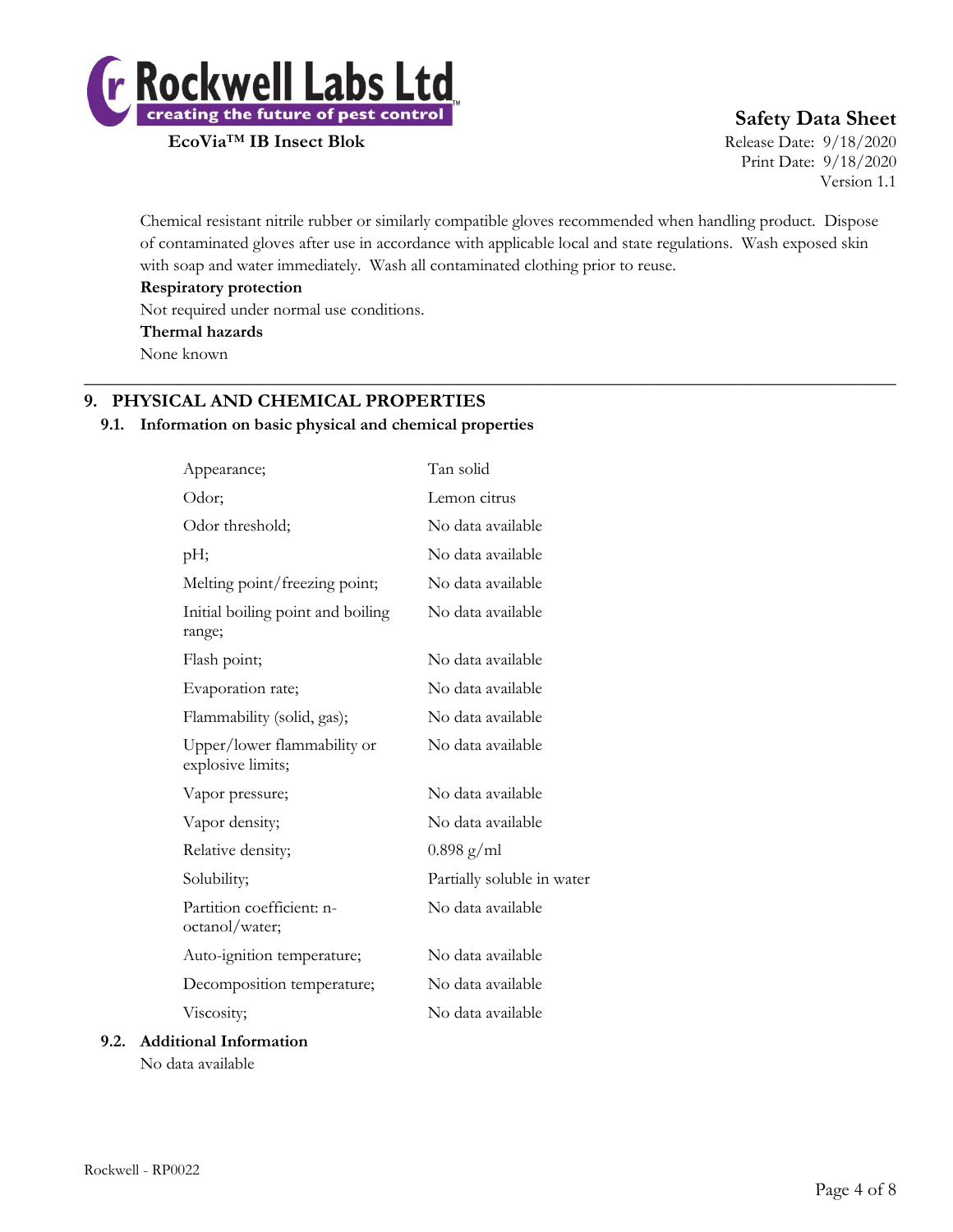

# **Safety Data Sheet**

Print Date: 9/18/2020 Version 1.1

# **10. STABILITY AND REACTIVITY**

### **10.1. Reactivity**

No data available

# **10.2. Chemical stability** Stable under recommended storage conditions.

**10.3. Possibility of hazardous reactions** No data available

## **10.4. Conditions to avoid** Exposure to excessive heat or humidity.

**10.5. Incompatible materials** Strong oxidizing agents. Strong reducing agents.

## **10.6. Hazardous decomposition products** Other decomposition products – no data available In the event of a fire: see section 5

## **11. TOXICOLOGICAL INFORMATION**

# **11.1. Information on toxicological effects Acute Toxicity Estimate (ATE)** LD50 Oral –  $\text{Rat}$  –  $>$ 4900 mg/kg LD50 Dermal –  $\text{Rat}$  – > 4900 mg/kg LD50 Inhalation – no data available **Skin corrosion/irritation** No data available **Serious eye damage/irritation** No data available **Respiratory or skin sensitization** No data available **Germ cell mutagenicity** No data available **Carcinogenicity** IARC: No component of this product presents at levels greater than or equal to 0.1% is identified as probable, possible or confirmed human carcinogen by IARC. ACGIH: No component of this product presents at levels greater than or equal to 0.1% is identified as probable, possible or confirmed human carcinogen by ACGIH. NTP: No component of this product presents at levels greater than or equal to 0.1% is identified as probable, possible or confirmed human carcinogen by NTP. OSHA: No component of this product presents at levels greater than or equal to 0.1% is identified as probable, possible or confirmed human carcinogen by OSHA. **Reproductive toxicity**

 $\_$  , and the set of the set of the set of the set of the set of the set of the set of the set of the set of the set of the set of the set of the set of the set of the set of the set of the set of the set of the set of th

 $\_$  , and the set of the set of the set of the set of the set of the set of the set of the set of the set of the set of the set of the set of the set of the set of the set of the set of the set of the set of the set of th

#### Rockwell - RP0022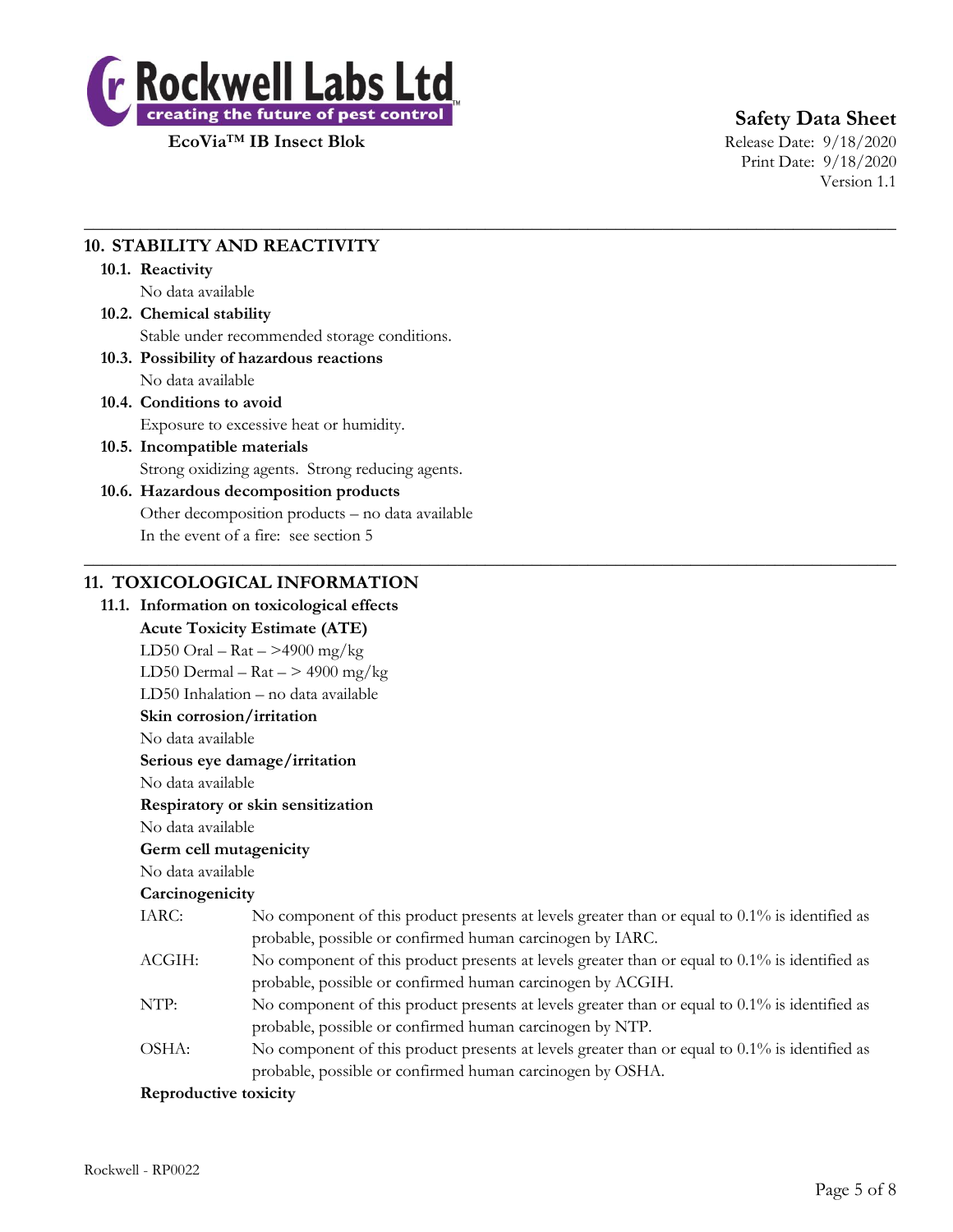

**Safety Data Sheet**

Print Date: 9/18/2020 Version 1.1

No data available **Specific target organ toxicity – single exposure** No data available **Specific target organ toxicity – repeated exposure** No data available **Aspiration hazard** No data available

**11.2. Other information**

No data available  $\_$  , and the set of the set of the set of the set of the set of the set of the set of the set of the set of the set of the set of the set of the set of the set of the set of the set of the set of the set of the set of th

# **12. ECOLOGICAL INFORMATION**

### **12.1. Toxicity Estimate**

| Toxicity to fish                    | no data available |
|-------------------------------------|-------------------|
| Toxicity to daphnia                 | no data available |
| and other aquatic                   |                   |
| invertebrates                       |                   |
| 12.2. Persistence and degradability |                   |
| No data available                   |                   |
| 12.3. Bioaccumulative potential     |                   |
| No data available                   |                   |

- **12.4. Mobility in soil** No data available
- **12.5. Other adverse effects** No data available

# **13. DISPOSAL CONSIDERATIONS**

### **13.1. Disposal Methods.**

The best disposal method is to use the entire quantity per label directions. If it is necessary to dispose of unused material then follow the label instructions and relevant local, state and federal waste disposal guidelines. Product Disposal:

 $\_$  , and the set of the set of the set of the set of the set of the set of the set of the set of the set of the set of the set of the set of the set of the set of the set of the set of the set of the set of the set of th

Do not contaminate water, food or feed by storage or disposal.

Packaging Disposal:

If empty: Place in trash or offer for recycling if available. If partly filled: Call your local solid waste agency or 1- 800-CLEANUP which is managed as a public-private partnership.

 $\_$  , and the set of the set of the set of the set of the set of the set of the set of the set of the set of the set of the set of the set of the set of the set of the set of the set of the set of the set of the set of th

See section 8 for proper PPE and precautionary handling measures.

# **14. TRANSPORT INFORMATION**

**DOT** Not dangerous goods **IMDG**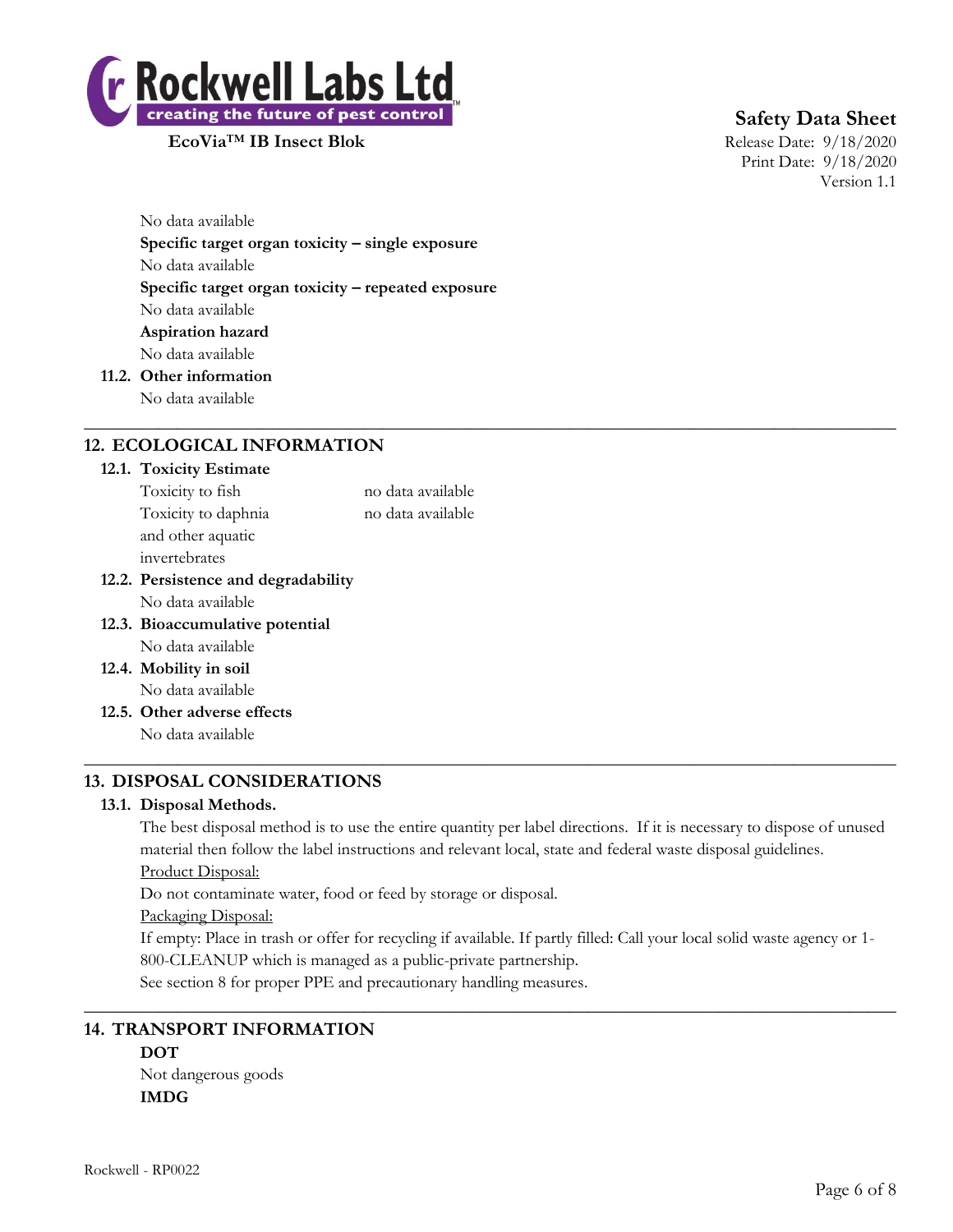

**Safety Data Sheet**

Print Date: 9/18/2020 Version 1.1

Not dangerous goods **IATA** Not dangerous goods

# **15. REGULATORY INFORMATION**

This chemical is a FIFRA 25(b) Exempt pesticide product that is not registered by the Environmental Protection Agency but is subject to certain labeling requirements under various state pesticide laws. These requirements differ from the classification criteria and hazard information required for safety data sheets, and for workplace labels of non-pesticide chemicals. Following is the hazard information as required on the pesticide label:

\_\_\_\_\_\_\_\_\_\_\_\_\_\_\_\_\_\_\_\_\_\_\_\_\_\_\_\_\_\_\_\_\_\_\_\_\_\_\_\_\_\_\_\_\_\_\_\_\_\_\_\_\_\_\_\_\_\_\_\_\_\_\_\_\_\_\_\_\_\_\_\_\_\_\_\_\_\_\_\_\_\_\_\_\_\_\_\_\_\_\_\_\_\_

### KEEP OUT OF THE REACH OF CHILDREN **CAUTION**

### **SARA 302 Components**

No chemicals in this material are subject to the reporting requirements of SARA Title III, Section 302.

### **SARA 313 Components**

This material does not contain any chemical components with known CAS numbers that exceed the threshold (De Minimis) reporting levels established by SARA Title III, Section 313.

### **SARA 311/312 Hazards**

None

### **California Proposition 65 Components**

This product does not contain any chemicals known to the state of California to cause cancer, birth defects, or reproductive harm.

### **TSCA**

All components of this product are listed, exempted, or excluded from listing on the U.S. Toxic Substances Control Act chemical substance inventory.

 $\_$  , and the set of the set of the set of the set of the set of the set of the set of the set of the set of the set of the set of the set of the set of the set of the set of the set of the set of the set of the set of th

### **16. OTHER INFORMATION**

### **Acronyms and abbreviations used**

| LD50  | Lethal Dose, 50%                                      |
|-------|-------------------------------------------------------|
| OECD  | Organization for Economic Cooperation and Development |
| IARC  | International Agency for Research on Cancer           |
| ACGIH | American Conference of Industrial Hygienists          |
| NTP   | National Toxicology Program                           |
| OSHA  | Occupational Safety and Health Administration         |
| DOT   | Department of Transportation                          |
| IMDG  | <b>International Maritime Dangerous Goods</b>         |
| IATA  | International Air Transport Association               |
| SARA  | Superfund Amendments and Reauthorization Act          |
| TSCA  | Toxic Substances Control Act                          |
|       |                                                       |